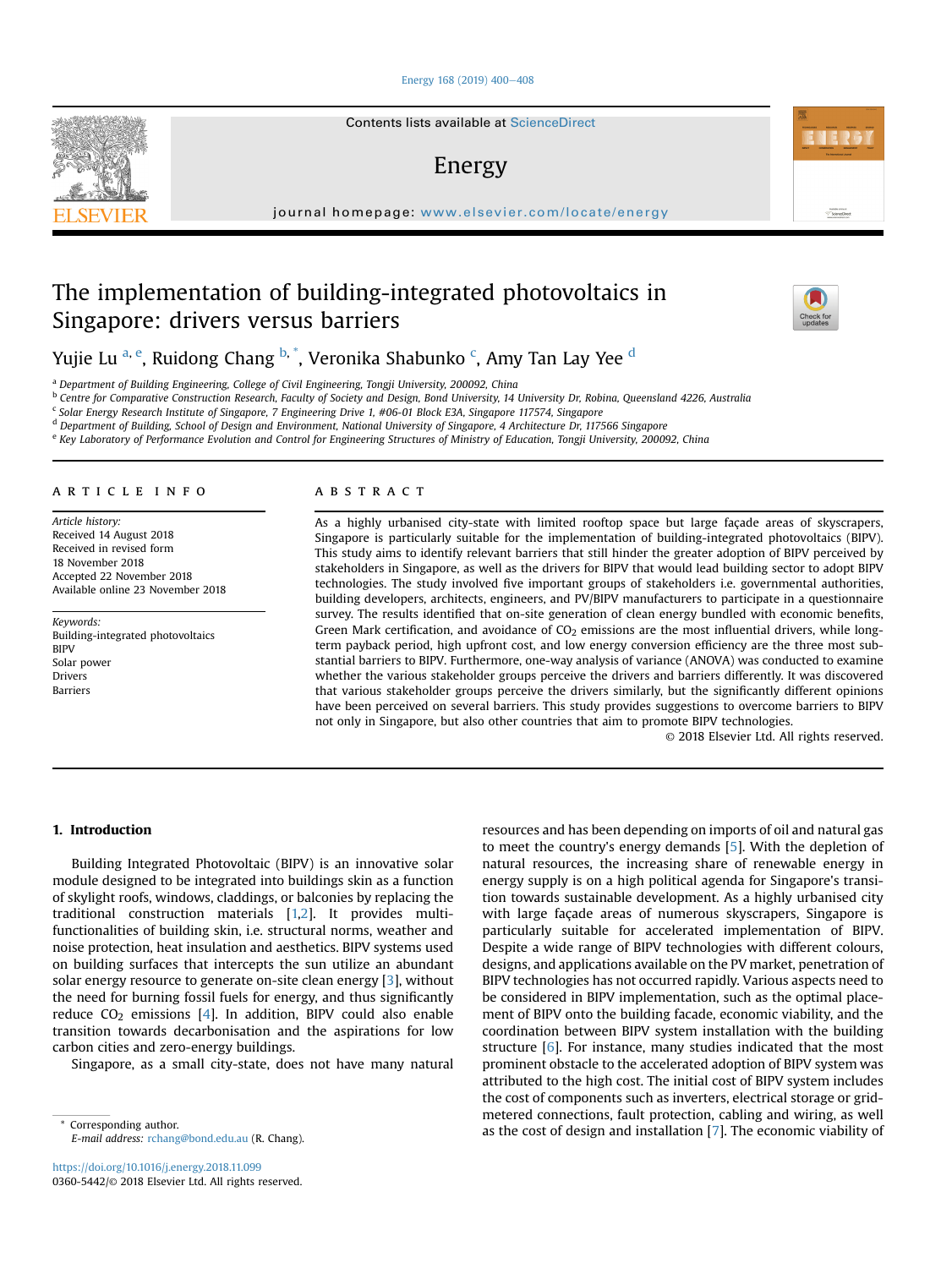BIPV systems is determined by the initial cost involved and benefits obtained by on-site energy generation. Many factors could cause the power loss of BIPV systems such as pollution particles in the air, shading, and inappropriate orientation of the BIPV modules. Ac-cording to Azadian and Radzi [[4](#page-7-0)], partial shading caused  $5\% - 10\%$  of power losses in BIPV systems, and this could potentially damage the PV cells. This was further supported by an experiment conducted by Borg and Jansen [[8](#page-7-0)], which indicates shading causes loss of available radiation, resulting in less energy produced than the optimally situated system. The barriers could be not only economic and technical, but also social and cultural. Implementation of BIPV systems into buildings is an innovative trend, which requires architects or designers to have sufficient knowledge about BIPV technologies and to possess the appropriate design tool to include BIPV in the building in the pre-design phase [\[9](#page-7-0)]. Yang [\[10](#page-7-0)] highlighted that some architects might not want to consider BIPV systems in their design due to their inadequacy of knowledge and expertise in BIPV systems.

Despite the above previous studies, there are gaps of knowledge in the promotion of BIPV. Different stakeholders may have divergent opinions on BIPV systems. To effectively promote BIPV systems, the government needs to clearly understand the factors driving and prohibiting BIPV development perceived by different stakeholder groups, thereby issuing targeted policies to strengthen the drivers and weaken the barriers. However, there is a lack of studies holistically investigating both the drivers and barriers to BIPV perceived by different stakeholders. Little is known in terms of whether different groups of stakeholders perceive the drivers and barriers impacting BIPV development differently. There are also few studies examining factors impacting BIPV in southeast Asian countries, such as Singapore. This study aims to identify the influential factors to form targeted policies to strengthen the drivers and weaken the barriers towards BIPV. This study aims to answer the following important questions: 1) what are the drivers that facilitate the adoption of BIPV in Singapore; 2) what are the barriers that hinder the accelerated adoption of BIPV in Singapore; and 3) whether different stakeholders perceive these drivers and barriers differently.

## 2. Drivers and barriers impacting the development of BIPV

Previous studies have identified various merits of BIPV systems, which drive the implementation of BIPV. Firstly, BIPV can be aesthetically appealing, functional and yet flexible, giving the positive impact on buildings with many opportunities for innovative architectural design. For instance, it has been argued that when BIPV systems are architecturally integrated into the building design, it could convey the coolness of its appearance [[6\]](#page-7-0). Buildings with BIPV systems could be more iconic as compared to normal buildings [[11\]](#page-7-0).

Furthermore, from an economic perspective, the electricity generated by BIPV systems creates savings that reduce the operating budget [[12\]](#page-7-0). There could be substantial incentives for consumers and companies to adopt BIPV by enabling them to sell excess power to the grid at a high price  $[13]$  $[13]$ . Song et al.  $[14]$  $[14]$ discovered that the five leading countries with large solar installations namely Germany, Japan, Italy, China, and the USA have a similarity in the incentive policies of PV technology. In Singapore, incentives such as Solar Capability Scheme (SCS), and Green Mark Scheme (GMS) are provided, but in Singapore, the rate of the adoption of BIPV is still moderate.

Environmentally, by analyzing a 5-year Malaysia BIPV project, Hashim and Ho [[15\]](#page-7-0) showed that greenhouse gas emissions of the project were obviously lower than conventional buildings with similar function and scale. Since BIPV systems can generate electricity in a greener way, they could nurture occupants' environmental consciousness. For instance, Bollinger and Gillingham [\[16](#page-7-0)] found substantial neighbor effects exist in PV system adoption. This was consistent with Schiller [[17](#page-7-0)], which indicates that one BIPV installation within households would increase the chances of the second installation in their neighbours by half. This chain effect of environmental efforts and behaviour within communities could facilitate the spread of BIPV systems. Technically, BIPV systems can either be interfaced with the utility grid or designed as stand-alone, off-grid systems [[3,18\]](#page-7-0). Developments in R&D could also be strong drivers for BIPV development. For instance, the R&D in this field is strongly supported by the EU government. Because of the strong R&D, BIPV has been developing rapidly in European countries, and there are successful demonstration projects of BIPV systems, most of which are high-profile buildings.

Apart from the drivers mentioned above, the development of BIPV systems may face various barriers as well. BIPV modules as building components must fulfill the mandatory requirement of different government agencies. However, up to the present stage, there are no specific standards in Singapore for BIPV installation. As the planning and construction process of a building could be complicated by the use of BIPV, a distinct and separate set of standards is needed to guide and standardize the installation and execution process [\[19](#page-7-0)].

Moreover, in comparison to other countries, the cost of BIPV in Singapore is significantly higher due to the small market size, and inexperienced and limited BIPV manufacturers and suppliers [\[20\]](#page-7-0). The length of time required to recoup the initial cost of capital is known as the payback period [[21\]](#page-7-0). Azadian and Radzi [\[4\]](#page-7-0) elaborated that BIPV is a long-term investment and from an economic perspective, it only produces the best result 20 years later after the installation. Hammond et al. [[22](#page-7-0)] showed the payback period for BIPV system is 15 years with the support of feed-in tariff, but if such support was removed, the payback period could be as long as 53 years. By contrast, Jelle [[23](#page-7-0)] indicated that the maximum payback period for BIPV systems is estimated to be 10 years with government support and subsidies. It seems that the long-term payback period could be a significant barrier to the development of BIPV systems.

Technically, the installation of BIPV systems requires proper electrical planning, and the electrical component of BIPV systems has to be designed by specialists due to its complexity [\[19](#page-7-0)]. BIPV will be accepted by builders, architects, and end-users only if the quality of the BIPV system is assured  $[6]$  $[6]$ . Similarly, Peng et al.  $[24]$ indicated that the lack of knowledge in installation and maintenance is an essential barrier leading to the slow growth of BIPV. Contractors and installers must have a clear understanding of BIPV systems to integrate them in buildings in a satisfactory way [\[25\]](#page-7-0).

To summarise, previous studies indicate that there are various drivers and barriers impacting the diffusion of BIPV systems in the building sector. However, there is a serious lack of studies to holistically investigate different stakeholder groups' perceptions on both the drivers and barriers impacting BIPV.

## 3. Methodology

To investigate the drivers and barriers to BIPV in Singapore, a questionnaire survey was employed in this study. Firstly, a literature review was conducted to identify the potential drivers and barriers to BIPV, and 12 drivers and 21 barriers were identified from the literature. Then, six experts of BIPV from the Solar Energy Research Institute of Singapore were invited to attend a focus group discussion of the identified factors. Experts provide a critical analysis of the factors one by one, to evaluate whether they could be further grouped together and whether there are significant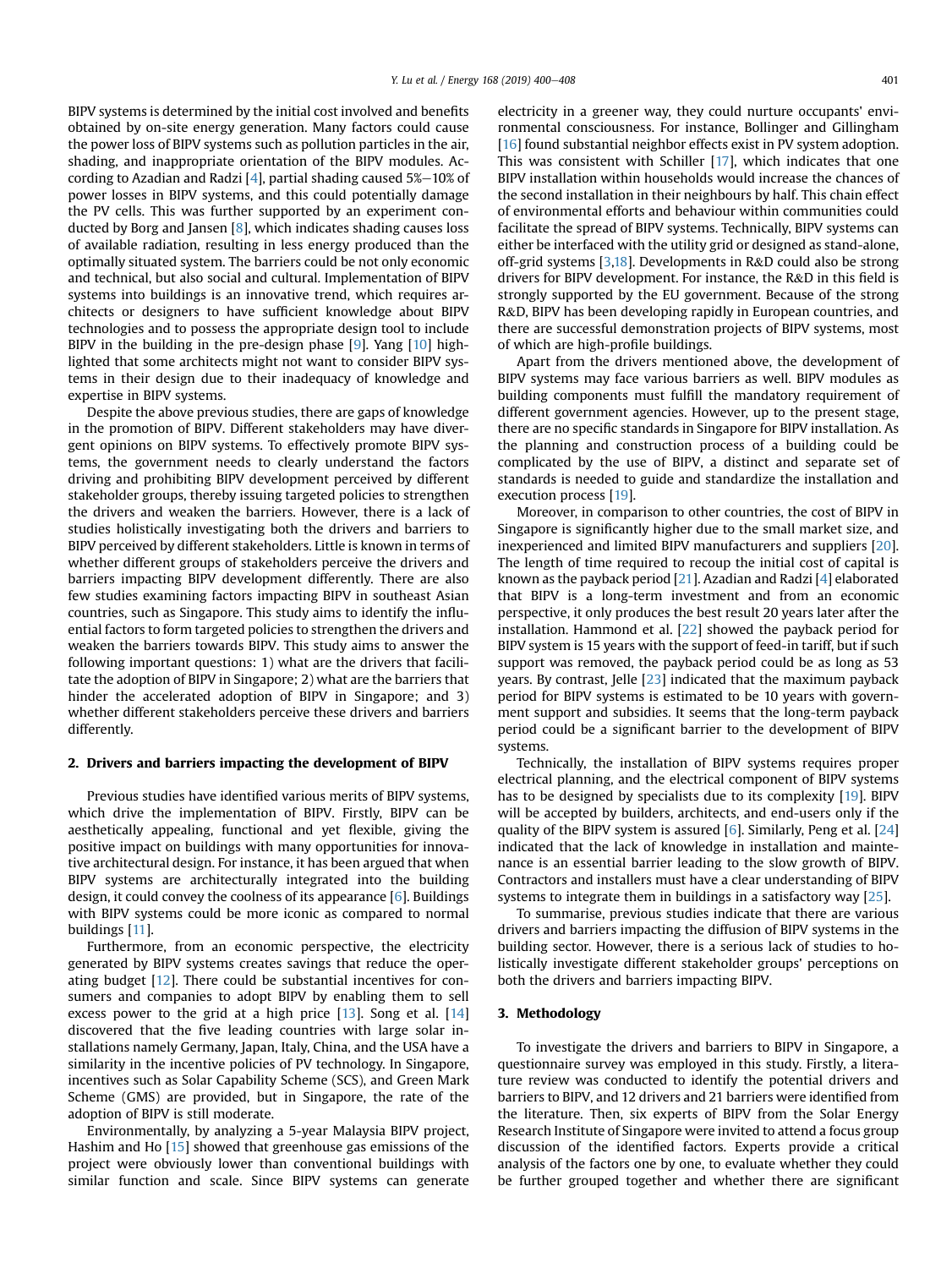factors not mentioned in previous studies. After the focus group discussion, there are 12 drivers and 18 barriers listed as the final factors impacting BIPV development in Singapore, as shown in Table 1 and Table 2 respectively.

Then, an online questionnaire was created using Google form to investigate the stakeholders' perceptions of the identified drivers and barriers. Respondents of the questionnaire survey were carefully selected. The respondents need to play a substantial role in the decision-making process of green building development, preferably with the experience of using PV in their projects. To capture the perspectives from different stakeholders, in this study five major groups of stakeholders were considered, including 1) architects/designers, 2) building developers, 3) façade/construction engineers, 4) local authorities, and 5) PV/BIPV manufacturers. The approach of snowball sampling was adopted, due to the impracticability to draw accurate probability sample since the entire population is unknown [\[26\]](#page-7-0). The sample group from snowball sampling is mostly based on referrals from initial subjects to generate additional subjects via chain referral [\[27](#page-7-0)]. The questionnaires were disseminated to relevant firms in Singapore through

#### Table 1 Drivers for BIPV.

emails and LinkedIn messages over a period of five months from March to July 2017.

Invitations to participate in the survey were distributed to 487 industry professionals working in Singapore and there were 99 valid responses received, with the response rate being 20.3%. Among the 99 respondents, 82.8% of the respondents have involved in projects with PV systems and 63.6% of the respondents have worked for projects with BIPV systems. Especially, 17 respondents have more than 5 years of working experience specifically for BIPV projects. The respondents are all based in Singapore and working for companies in Singapore, such as Surbana Jurong, City Developments Limited, Eigen Energy, Façade Global Master, or governmental agencies for Singapore such as Housing & Development Board and National Environmental Agency.

Statistical Package for Social Sciences (SPSS) software was used to conduct the data analysis process. In the questionnaire survey, respondents were asked to evaluate the degree of importance for each of the drivers and barriers based on a 5-point Likert scale, with 1 indicating "Not at all important"; 2 indicating "Slightly important"; 3 indicating "Moderately important"; 4 indicating "Very

| Code            | <b>List of Drivers</b>                                        | Sources |  |  |  |  |  |  |   |   |    |    |    |    |  |
|-----------------|---------------------------------------------------------------|---------|--|--|--|--|--|--|---|---|----|----|----|----|--|
|                 |                                                               |         |  |  |  |  |  |  | 8 | 9 | 10 | 12 | 13 | 14 |  |
| D <sub>1</sub>  | Positive impact on the property value                         |         |  |  |  |  |  |  |   |   |    |    |    |    |  |
| D <sub>2</sub>  | Enhance green image for better marketing                      |         |  |  |  |  |  |  |   |   |    |    |    |    |  |
| D <sub>3</sub>  | Generation of renewable energy which brings economic benefits |         |  |  |  |  |  |  |   |   |    |    |    |    |  |
| D4              | Improve the performance of the building envelope              |         |  |  |  |  |  |  |   |   |    |    |    |    |  |
| D <sub>5</sub>  | Obtain governmental incentive                                 |         |  |  |  |  |  |  |   |   |    |    |    |    |  |
| D <sub>6</sub>  | Achieve Green Mark certification                              |         |  |  |  |  |  |  |   |   |    |    |    |    |  |
| D7              | Reduce CO <sub>2</sub> emission                               |         |  |  |  |  |  |  |   |   |    |    |    |    |  |
| D8              | Reduce dependency on fossil fuels                             |         |  |  |  |  |  |  |   |   |    |    |    |    |  |
| D <sub>9</sub>  | Demonstrate green image and sustainable development to public |         |  |  |  |  |  |  |   |   |    |    |    |    |  |
| D <sub>10</sub> | Encourage the occupants to adopt pro-environmental behaviour  |         |  |  |  |  |  |  |   |   |    |    |    |    |  |
| D11             | To be partially independent of the grid                       |         |  |  |  |  |  |  |   |   |    |    |    |    |  |
| D <sub>12</sub> | Grow industrial R&D capacities for technology                 |         |  |  |  |  |  |  |   |   |    |    |    |    |  |

**Sources:** 1 = Deo Prasad [\[6](#page-7-0)]; 2 = Pacheco-Torgal et al. [[28\]](#page-7-0); 3 = Petter Jelle et al. [\[29\]](#page-7-0); 4 = Heinstein et al. [\[11](#page-7-0)]; 5 = Cholakkal [\[30](#page-7-0)]; 6 = Debbarma et al. [\[1\]](#page-7-0); 7 = Eiffert and Kiss [\[31\]](#page-7-0); 8 = Scognamiglio [[2\]](#page-7-0); 9 = Pagliaro et al. [\[13\]](#page-7-0); 10 = Song et al. [\[14\]](#page-7-0); 11 = Harris and Roach [\[32\]](#page-7-0); 12 = Casini [\[33\]](#page-7-0); 13 = Biyik et al. [[34\]](#page-7-0); 14 = Hashim and Ho [[15\]](#page-7-0); 15 = Steg and Vlek [[35](#page-7-0)].

#### Table 2 Barriers to BIPV.

| Code                         | List of Barriers                                                                          | Sources                             |  |  |  |  |
|------------------------------|-------------------------------------------------------------------------------------------|-------------------------------------|--|--|--|--|
|                              |                                                                                           | 1 2 3 4 5 6 7 8 9 10 11 12 13 14 15 |  |  |  |  |
| B1                           | Difficulties in obtaining governmental approvals (e.g. from different agencies)           |                                     |  |  |  |  |
| B2                           | Lack of BIPV specific design standards and codes                                          |                                     |  |  |  |  |
| B <sub>3</sub>               | Uncertainties in BIPV policies (e.g. the source and stability of subsidy funds)           | $\frac{1}{2}$ and $\frac{1}{2}$     |  |  |  |  |
| B <sub>4</sub>               | Lack of R&D support covering the entire industry chain of BIPV                            |                                     |  |  |  |  |
| <b>B5</b>                    | Projects awarded to lower price tendering                                                 |                                     |  |  |  |  |
| B <sub>6</sub>               | Few choices for BIPV products                                                             |                                     |  |  |  |  |
| B7                           | High upfront capital costs of BIPV                                                        | $1111 - 1$                          |  |  |  |  |
| B <sub>8</sub>               | The long-term payback period of BIPV                                                      |                                     |  |  |  |  |
| <b>B</b> 9                   | Low electricity tariff from conventional sources ( <i>i.e.</i> natural gas)               |                                     |  |  |  |  |
| <b>B10</b>                   | The low energy conversion efficiency of BIPV systems                                      |                                     |  |  |  |  |
| <b>B11</b>                   | Difficulty in integrating BIPV into the grid                                              |                                     |  |  |  |  |
| <b>B12</b>                   | Fluctuating energy generation due to weather                                              |                                     |  |  |  |  |
| <b>B13</b>                   | Unclear maintenance procedures (e.g. replacement of BIPV modules)                         |                                     |  |  |  |  |
| <b>B14</b>                   | Few numbers of competent contractors and installers                                       |                                     |  |  |  |  |
| <b>B15</b>                   | Lack of successful BIPV demonstration                                                     |                                     |  |  |  |  |
| <b>B16</b>                   | Lack of BIPV knowledge for professionals                                                  |                                     |  |  |  |  |
| <b>B17</b>                   | Additional time and efforts to collaborate with stakeholders (e.g. communications between |                                     |  |  |  |  |
|                              | engineers and designers)                                                                  |                                     |  |  |  |  |
| B18 Lack of public awareness |                                                                                           | ノノノノ                                |  |  |  |  |

of BIPV

Sources:  $1 =$  Ferrara et al. [[19](#page-7-0)];  $2 =$  Song et al. [\[14\]](#page-7-0);  $3 =$  Shukla and Sharma [\[36\]](#page-7-0);  $4 =$  Sozer and Elnimeiri [[7](#page-7-0)];  $5 =$  Yang and Zou [[37](#page-7-0)]; 6 = Rahman et al. [\[20](#page-7-0)]; 7 = Goh et al. [[38](#page-7-0)]; 8 = Azadian and Radzi [[4\]](#page-7-0); 9 = Biyik et al. [[34](#page-7-0)]; 10 = Jelle [\[23](#page-7-0)]; 11 = Mousa [\[39\]](#page-7-0); 12 = IEA [\[40\]](#page-7-0); 13 = Huo and Zhang [[41](#page-7-0)]; 14 = Shen and Luo [[42](#page-7-0)]; 15 = Lim [[43](#page-7-0)].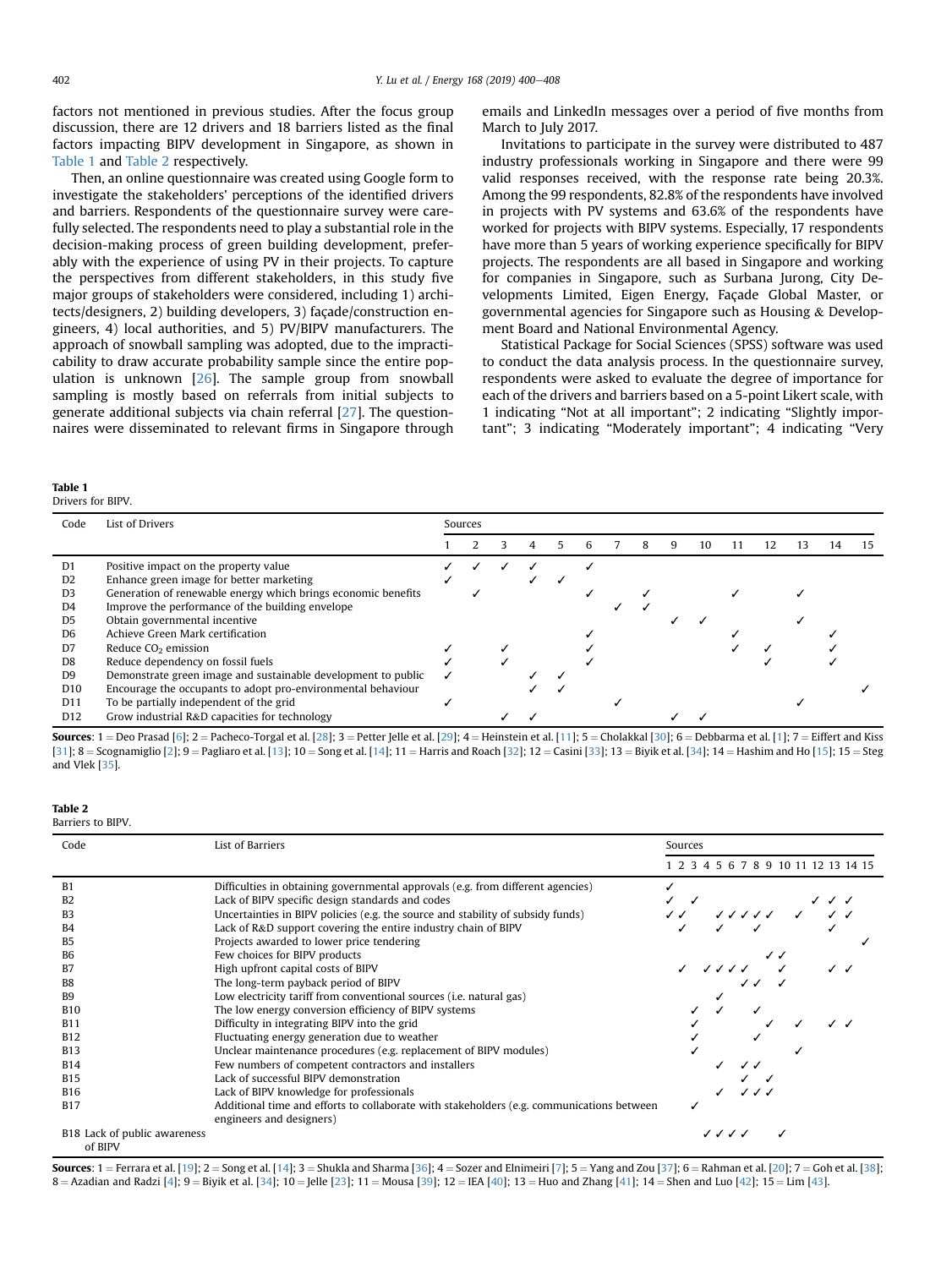important and 5 indicating "Extremely important".

## Regarding the data analysis process, firstly Cronbach's alpha was calculated to examine the internal reliability of ratings for the drivers and barriers respectively. As suggested by most social science research, a reliability coefficient of more than 0.70 is deemed acceptable [[44](#page-7-0)]. Then, descriptive statistics of the mean was employed to describe the central tendency of the responses. Subsequently, to identify if there is any divergence in responses between different groups of stakeholders, One-way ANOVA was employed [\[45\]](#page-7-0). For this statistical analysis, 95% level of confidence was used. Specifically, if the p-value for ANOVA is less than 0.05, the means of the six groups are significantly different from each other. However, the significance value of ANOVA alone does not provide information about which pair of stakeholders has differing opinions. To identify the exact pair of stakeholders with significantly different opinions, this study subsequently employed the Tukey post-hoc analysis, which compares each pair of stakeholder groups in the rating of each factor. In the post-hoc analysis, if the significance value of certain pairs of groups for a factor was less than 0.05, the compared pairs have significantly different ratings for the factor.

## 4. Results

The Cronbach's alpha values for drivers and barriers were 0.860 and 0.872 respectively, indicating a high internal consistency. The respondents had an average of 1.8 PV projects involvement, and 1.29 years of experience in BIPV projects. Around 31.3% of the respondent's companies have 11 to 100 employees, and 25.3% of the respondents are in the companies that have at least 1000 employees.

### 4.1. Drivers for BIPV in Singapore

The ANOVA tests indicate that the significance values for all drivers are higher than 0.05, which suggests that there is no significant difference between the ratings provided by the five categories of stakeholders. Hence, the different groups of stakeholders share similar opinions in the ranking of the drivers for BIPV in Singapore. Specifically, as shown in Fig. 1, the driver ranked as the most significant is the generation of renewable energy which brings economic benefits. Monetary benefits in the form of cost savings or higher returns is a vital incentive driving the implementation of BIPV [[46](#page-7-0)]. There is an association between the adoption of BIPV and the higher premium of the project compared to using the conventional rooftop PV panels and traditional construction materials [[13\]](#page-7-0). BIPV can bring about enhanced value to the building system such as improved marketing opportunities and equity value of the property [[30,47](#page-7-0)]. To recoup the cost of installing and implementing BIPV systems, the monetary benefits brought by BIPV systems becomes critical to stimulating the widespread use of BIPV [\[37](#page-7-0)]. This is in accordance with Biyik et al. [\[34\]](#page-7-0), Goh et al. [\[38\]](#page-7-0) and Sozer and Elnimeiri [[7](#page-7-0)], who indicated that economic factors play a significant role in the decision making relevant to BIPV systems.

Achieving Green Mark Certification was ranked as the second most significant driver. Green building certifications are associated with proper standards and environmental benefits [\[48](#page-7-0)]. Having the ability to obtain green building certificate such as Green Mark in Singapore serves as a form of recognition, strengthening the public image of a building [\[49\]](#page-7-0). Heinstein et al. [\[11\]](#page-7-0) and Schuetze [\[50\]](#page-7-0) indicated with the inclusion of evaluating BIPV in green building certification, BIPV could receive broad acceptance in the industry [\[51](#page-7-0)]. Other highly ranked drivers include reducing  $CO<sub>2</sub>$  emissions and the demonstration of the green image to the public. With the



Fig. 1. Ranking of drivers for BIPV in Singapore.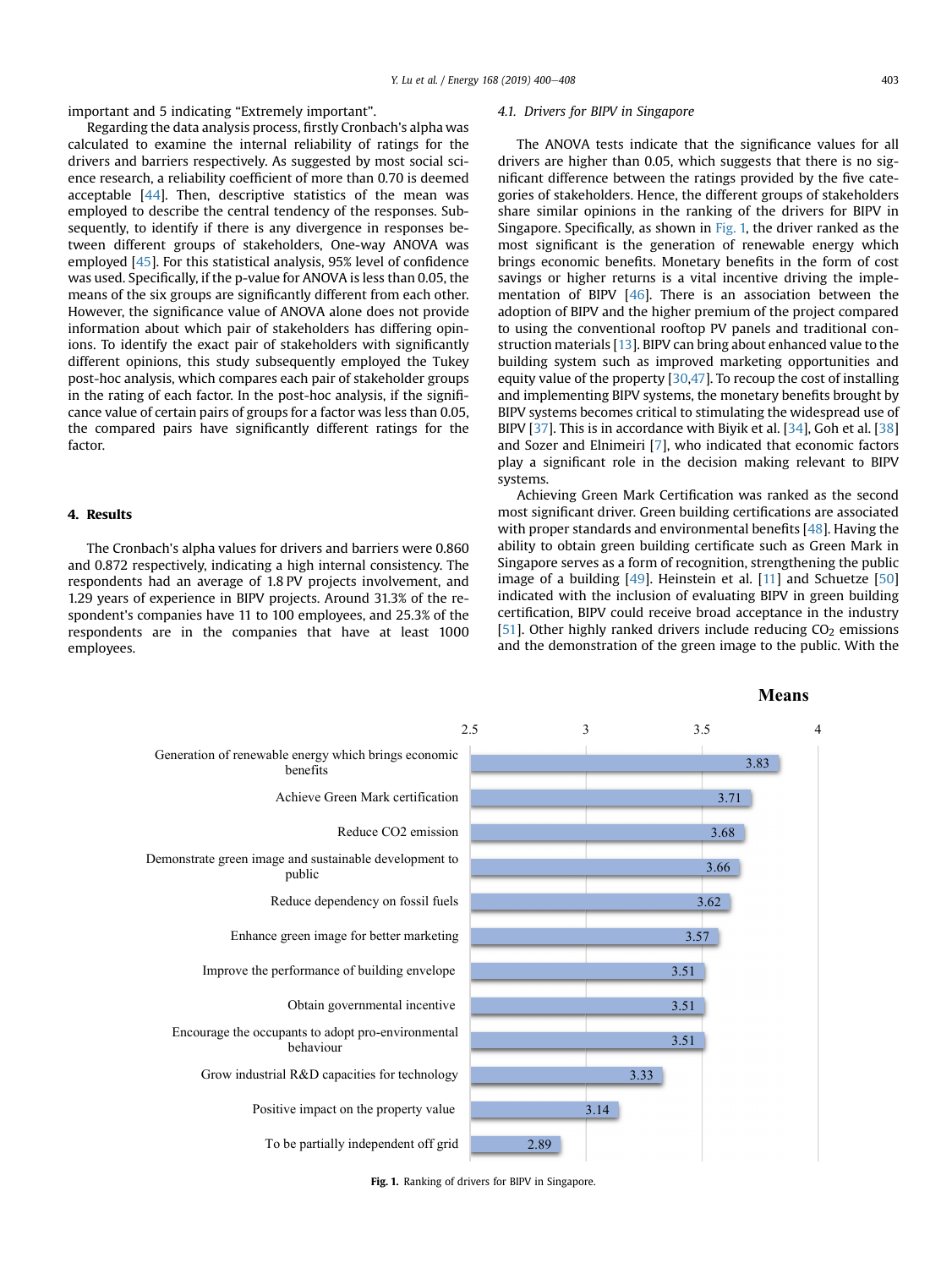increasing recognition of climate change in both politics and business, the reduction of  $CO<sub>2</sub>$  emission act as an important driver for BIPV since the renewable energy produced by BIPV could result in carbon offset [\[37](#page-7-0)]. Similarly, by displaying a green and sustainable image to the public, the adoption of BIPV systems could demonstrate the corporate social responsibility of mitigating adverse environmental impacts and saving energy, enhancing the profile of a sustainable corporate image.

## 4.2. Barriers to BIPV in Singapore

This study identifies that the top two most critical barriers were both related to economic aspects, namely the long-term payback period and high upfront capital cost, as shown in Fig. 2. Developers prefer to invest in projects with a high rate of returns ideally over a short time and with low initial investment [[52](#page-7-0)]. Taleb and Pitts [[53](#page-7-0)], Azadian and Radzi [\[4](#page-7-0)], and Yang and Zou [[37](#page-7-0)] identified economic barriers as the most prominent barriers hindering the growth of BIPV and concluded that BIPV is currently not financially beneficial. The projects with extended payback period tend to have high risks of capital recovery [[54](#page-7-0)]. It takes time to receive substantial returns from investments on BIPV systems, as the payback period of BIPV systems can be as long as 53 years [\[22\]](#page-7-0). Due to the lack of knowledge on the payback period of BIPV systems, industry practitioners could be hesitant to adopt BIPV [\[53\]](#page-7-0). Stakeholders may not be interested in spending resources to take up expensive BIPV systems if conventional construction materials generate a higher profit margin.

However, Eiffert and Thompson [\[12](#page-7-0)] indicated that considerable savings in the overall lifecycle cost could be achieved. The total prices of BIPV systems could be lower than a separate PV system that requires dedicated and mounted system [[3](#page-7-0)]. Furthermore, the high initial cost of BIPV can be partially offset by the reduced standard construction costs, since BIPV modules replace some building materials. When compared to traditional construction materials such as glass, steel or conventional cladding material, the BIPV only adds up to a marginal extra cost of  $2\% - 5\%$  of the overall construction costs with additional benefits of energy cost savings [[1,29](#page-7-0)]. Thus, there is controversy regarding the economic feasibility of BIPV systems in the literature, and to support the decision making of industry practitioners, lifecycle cost-benefit analysis of BIPV systems in different projects in various country backgrounds are urgently needed.

The low energy conversion efficiency of BIPV systems was ranked as the third most significant barrier. The low energy conversion efficiency of BIPV was regarded as one of the widely mentioned risks and restrictions affecting the growth of the BIPV market [\[37,55,56\]](#page-7-0). Agrawal and Tiwari [[57](#page-7-0)] indicated the energy



Fig. 2. Ranking of barriers to BIPV in Singapore.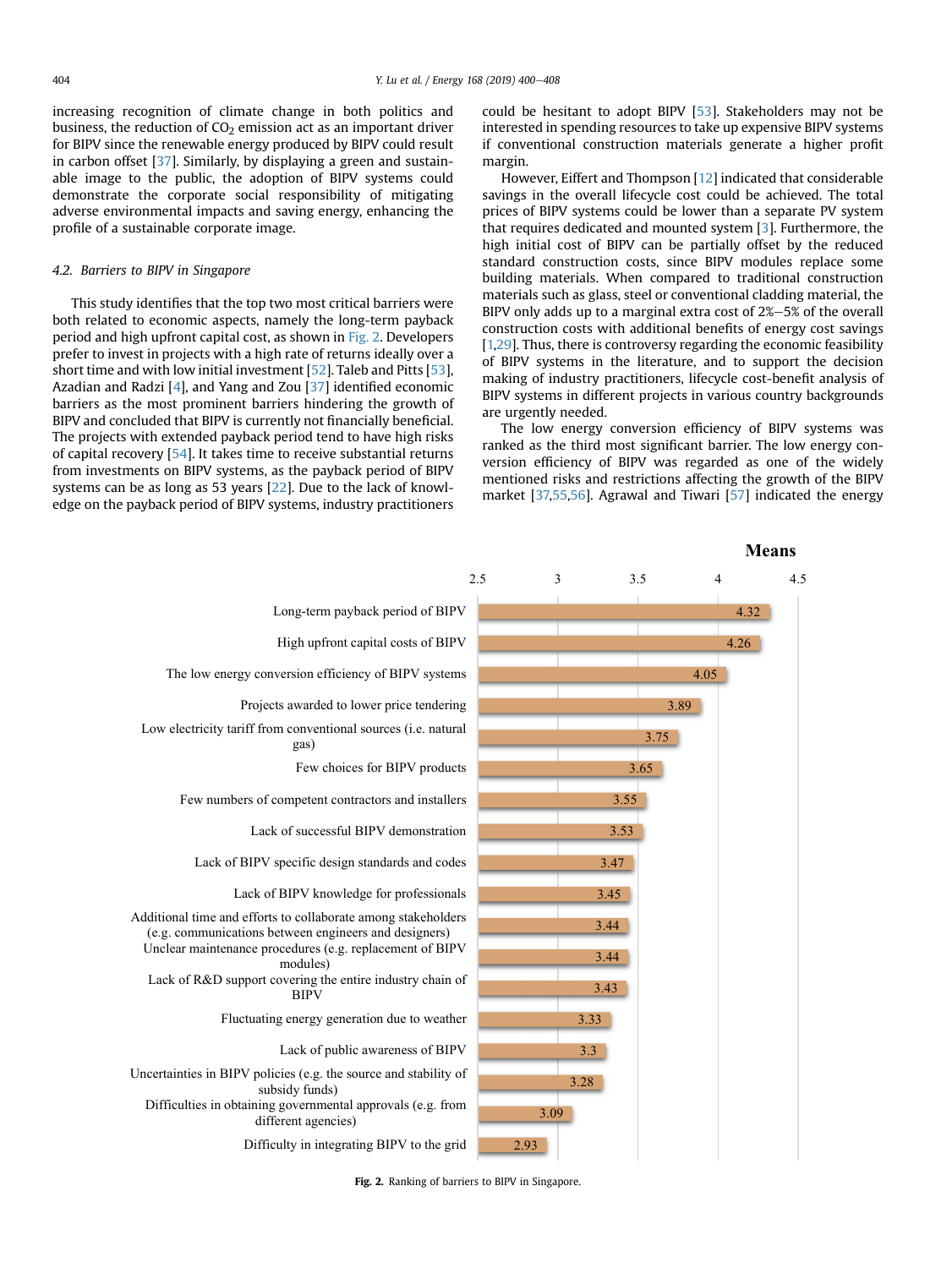efficiency of PV systems is generally less than 20%. An architect who lacks understanding of PV systems tends to design BIPV systems to meet architectural criteria rather than technical criteria, thus further limiting the system performance of BIPV [[58](#page-7-0)]. Similarly, the barrier of few choices for BIPV products was also highly ranked. For instance, transparent PV modules have enormous potentials for aesthetical reasons and the ability to allow sunlight to pass through, reducing the energy consumption of indoor lighting. However, the efficiency of entirely transparent PV modules is lower than that of opaque and semi-transparent PV modules [\[59\]](#page-7-0). Generally speaking, the more transparent the solar PV module is, the lower the energy efficiency [\[60\]](#page-8-0). The products of transparent PV modules with high energy conversion efficiency need to be further developed to provide more options for the industry.

An interesting finding of this study is the identified high importance of the barriers "projects awarded to lower price tendering" and "low electricity tariff from conventional sources", which have not been highlighted by previous studies. This finding suggests the barriers to BIPV come from not only the various aspects of BIPV itself, but also the competing energy sources and deep-rooted culture of conservatism in the industry.

The ANOVA tests reveal that four barriers received significantly different ratings from diverse groups of stakeholders. Post-hoc analysis was conducted to determine which pairs of groups differ from each other. The results are shown in Table 3, where stakeholders in category A and B are significantly different in perceiving the barriers. For instance, regarding the barrier of long-term payback period of BIPV, there are four pairs of stakeholders with significantly different perceptions, namely designers and manufacturers, developers and manufacturers, engineers and manufacturers, and local authorities and manufacturers. Fig. 3 demonstrates

## Table 3

Results of post-hoc analysis.

| Dependent Variable                           | Stakeholder category A                            | Stakeholder category B                         | Mean Difference (A-B) | Std. Error     | Sig.           |
|----------------------------------------------|---------------------------------------------------|------------------------------------------------|-----------------------|----------------|----------------|
| High upfront capital costs of BIPV           | Local Authorities                                 | PV/BIPV manufacturer                           | 1.067<br>1.223        | 0.349<br>0.274 | 0.034          |
| Long-term payback period of BIPV             | Architects/Designers<br><b>Building Developer</b> | PV/BIPV manufacturer<br>PV/BIPV manufacturer   | 1.600                 | 0.337          | 0.000<br>0.000 |
|                                              | Constructors/Engineers                            | PV/BIPV manufacturer                           | 1.248                 | 0.285          | 0.000          |
| Difficulty in integrating BIPV to the grid   | Local Authorities<br>Architects/Designers         | PV/BIPV manufacturer<br>Constructors/Engineers | 1.567<br>1.407        | 0.346<br>0.298 | 0.000<br>0.000 |
| Fluctuating energy generation due to weather | Architects/Designers                              | Constructors/Engineers                         | 1.143                 | 0.333          | 0.011          |



the stakeholder groups' ratings on the identified four barriers.

Regarding the high upfront cost, PV/BIPV manufacturers provide significantly lower ratings on this barrier than local authorities. Similarly, PV/BIPV manufacturers also believed the payback period of BIPV systems is not a serious issue, as the mean value of "longterm payback period" is only 3 rated by manufacturers, while the other stakeholder groups, including local authorities, designers, engineers and developers all rated this barrier very high, around 4.5. This indicates that unlike other stakeholder groups, manufacturers do not seem to reckon economic issues as significant barriers to the adoption of BIPV. A possible explanation is PV/BIPV manufacturers understand the tangible and intangible benefits of BIPV, believing that cost can be justified in the long run. PV/BIPV manufacturers "are the main investors in production, R&D of PV/BIPV technology to meet market demands for technical, liability and economic aspects" [\[61\]](#page-8-0). Thus, they are generally more optimistic about the BIPV market than other industry players as they are the initial driving force [[62](#page-8-0)].

The post-hoc tests also reveal that engineers and designers have significantly different opinions on two technical barriers, namely the difficulty in integrating BIPV to the grid and fluctuating energy generation due to weather. Designers rated these two barriers significantly higher than engineers. This could be explained by the fact that constructors/engineers are more involved in the technical aspects of BIPV whereas architects/designers are in charge of designs. Thus, engineers may have a better understanding of the technical details of BIPV and are more optimistic about the system performance of BIPV. The divergence of the stakeholder opinions on these barriers to BIPV reflects the existence of information asymmetry in the industry. Various stakeholders have different knowledge backgrounds which impact their perceptions of BIPV.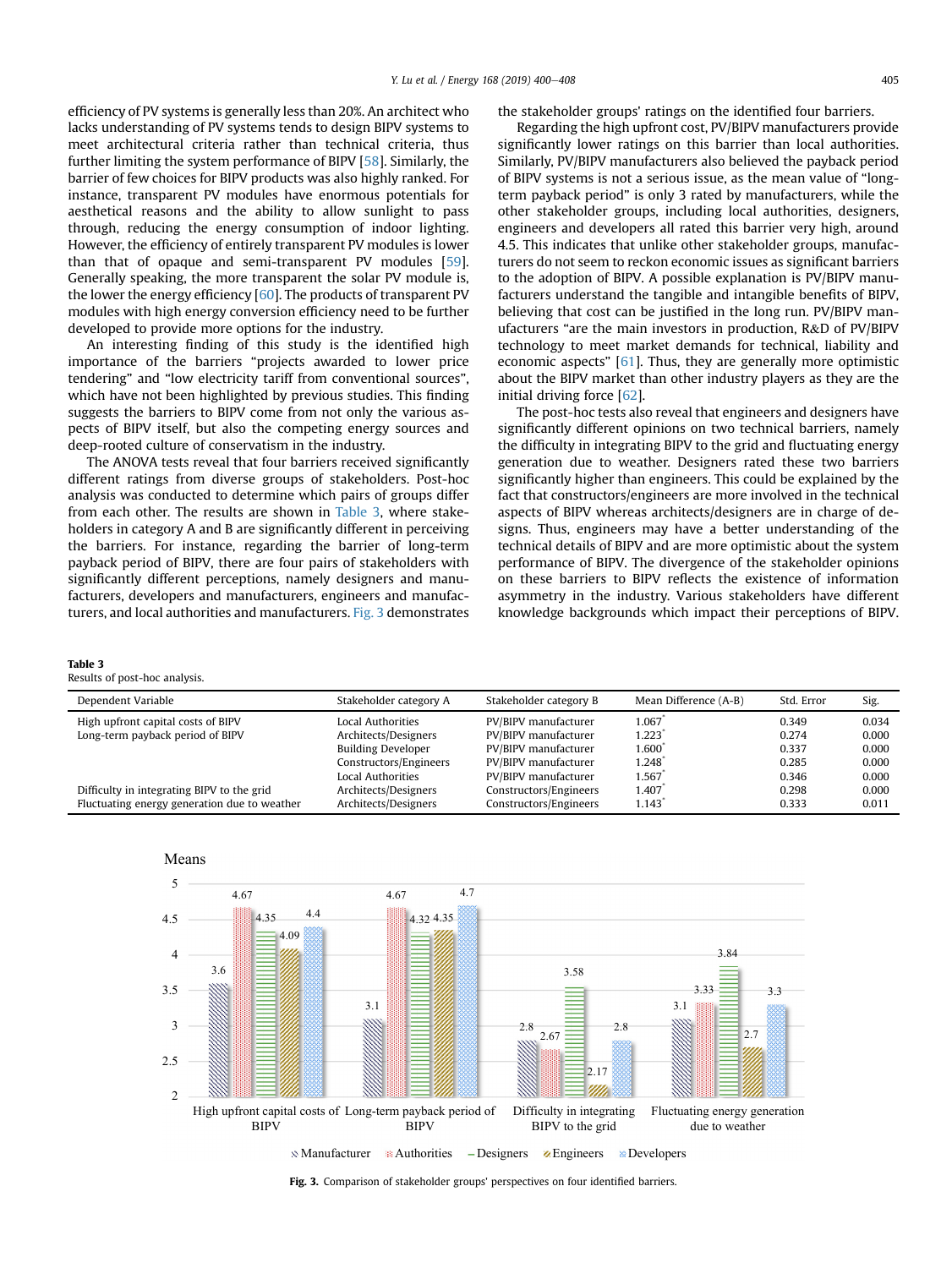Thus, an effective information exchange platform is needed to facilitate the uptake of BIPV, which will be discussed in the following section.

## 5. Discussions

This study provides references for both policymaking and academic research on BIPV. Firstly, this study suggests it is of high importance to conduct lifecycle cost-benefit analysis of adopting BIPV and communicate the findings to the industry practitioners. This research has highlighted the significance of economic considerations in shaping the various stakeholders' opinions towards BIPV, as it is identified that the generation of renewable energy which brings economic benefits is the most influential driver for BIPV while the long payback period and high upfront cost are the strongest barriers. These factors are all related to the financial performance of BIPV systems. The payback period of BIPV systems is influenced by the initial investment and the monetary value generated by the system. It has been mentioned that there is controversy regarding the payback period of BIPV in literature, with the proposed payback period ranging from less than 10 years to as long as more than 50 years. It could possibly be explained by the fact that different BIPV systems require various levels of initial investment and different countries have varying levels of tariffs and incentive policies for electricity generated by BIPV, and thus the payback periods of BIPV systems varies significantly. The complexity of determining the payback period of BIPV systems is further intensified by the fact that every building has its unique location and the surrounding environment, which impacts the energy conversion efficiency of the PV modules and subsequently, the payback period of the system.

Therefore, it is not surprising that the industry hesitates to adopt BIPV systems as the economic performance of such systems is highly uncertain, subject to various factors. To facilitate the diffusion of BIPV in the industry, it is highly recommended to conduct lifecycle cost-benefit analysis and simulations of BIPV systems in different projects with various locations, thereby projecting the payback periods of BIPV for projects with various characteristics. It is of the same importance to also communicate such findings effectively to the industry. This study also identifies that the BIPV manufacturers do not perceive the economic performance of BIPV as a significant hindrance to BIPV. This suggests that information asymmetry may exist between BIPV manufacturers and other stakeholders such as developers. Thus, various communication channels, such as seminars linking the academics, BIPV manufacturers and other stakeholder groups, should be established to facilitate the information exchange in the industry. Only if the practitioners understand the costs and benefits associated with BIPV, and only if the benefits of adopting BIPV outweigh the associated cost, can industry practitioners proactively embrace BIPV technology.

The associated costs need to be reduced and the benefits need to be increased so that the economic performance of BIPV systems could be improved. With the increased scale of BIPV deployment and learning process, it is expected that the cost of BIPV will gradually decrease similar to other renewable energy technologies such as wind power. To increase the benefits brought by BIPV, the energy conversion efficiency of BIPV modules need to be further improved by research and development activities. Furthermore, the government could deliberately provide incentives for adopting BIPV. The government incentives have been proven to be effective in triggering the growth of the PV market  $[14]$  $[14]$ . Previous studies highlighted the implementation of BIPV is to a certain extent driven by government incentives  $[63]$  $[63]$  $[63]$ . Germany, for instance, provides loans at a low-interest rate for PV projects [\[64\]](#page-8-0). However, it is also important to note that stakeholders cannot entirely rely on government incentives to adopt BIPV. As the government has limited resources, strong incentive policy is hard to be sustainable, and once the incentives are provided it could become difficult to withdraw the incentives in the future without impacting the industry. In the case of Japan, when the subsidy value was reduced, the growth rate of PV installation began to fall [\[14](#page-7-0)]. Huge subsidies could also lead to fierce competition and overproduction, which is the current situation of the Chinese wind power industry and the PV manufacturing industry. Therefore, the government needs to be very cautious to propose economic incentive policy which is suitable for the local BIPV industry.

In Singapore, the development direction of the construction industry is largely driven by relevant governmental departments' initiatives and plans which are then conveyed to construction companies. Thus, it is crucial for the government to set up clear visions and goals for BIPV firstly. Such visions and goals should serve for the broader vision and planning of solar energy development in Singapore. Only if the government releases clear signals to the industry can the industry practitioners understand the strategic importance of BIPV development. After a clear vision for BIPV is established, the government could work on the relevant standards and guidelines for BIPV. This study identified that obtaining Green Mark certification is a strong driver for BIPV adoption. Mousa [\[39\]](#page-7-0) emphasized the scoring systems in green building certification programs are influential to BIPV adoption. It could be studied to increase the points relevant to PV/BIPV adoption in the Green Mark scheme to stimulate BIPV adoption. Furthermore, in Australia, there is Best Practice Guideline for BIPV while in Europe there is EN 50583 for BIPV [[1\]](#page-7-0). By contrast, Singapore lacks such guidance of BIPV for stakeholders and thus, it could be studied to propose such guidelines.

## 6. Conclusions

This study examined the barriers to and drivers for BIPV in Singapore based on a multi-stakeholder approach. The results of the survey indicate that the generation of renewable energy which brings economic benefits, achieving Green Mark certification and reducing  $CO<sub>2</sub>$  emissions are the three most influential drivers for the adoption of BIPV, while the long-term payback period, high upfront cost and low energy conversion efficiency are the three strongest barriers perceived by the respondents. ANOVA was adopted to investigate whether different stakeholder groups perceived the drivers and barriers differently. The results indicate that the various stakeholder groups have similar opinions on the drivers for BIPV without significant difference, while they do have different perceptions towards certain barriers. Unlike other stakeholder groups who rated economic issues as essential barriers, BIPV manufacturers do not perceive long-term payback period and high upfront costs as serious hindrances to BIPV. Similarly, engineers do not recognize the integration of BIPV to the grid and fluctuating energy generation due to weather as essential barriers, while architects believe so.

Recommendations are proposed to facilitate the development of BIPV. Firstly, lifecycle cost-benefit analysis of adopting BIPV in projects with different features should be conducted so that industry practitioners could understand the costs and benefits involved and estimate the payback period of the system. This requires the establishment of effective communication channels among various stakeholder groups to eliminate information asymmetry and disseminate the research findings. Secondly, the government could study on and issue incentive policies to stimulate the growth of the BIPV market. Such incentive policies need to be well designed based on rigorous analysis of local conditions.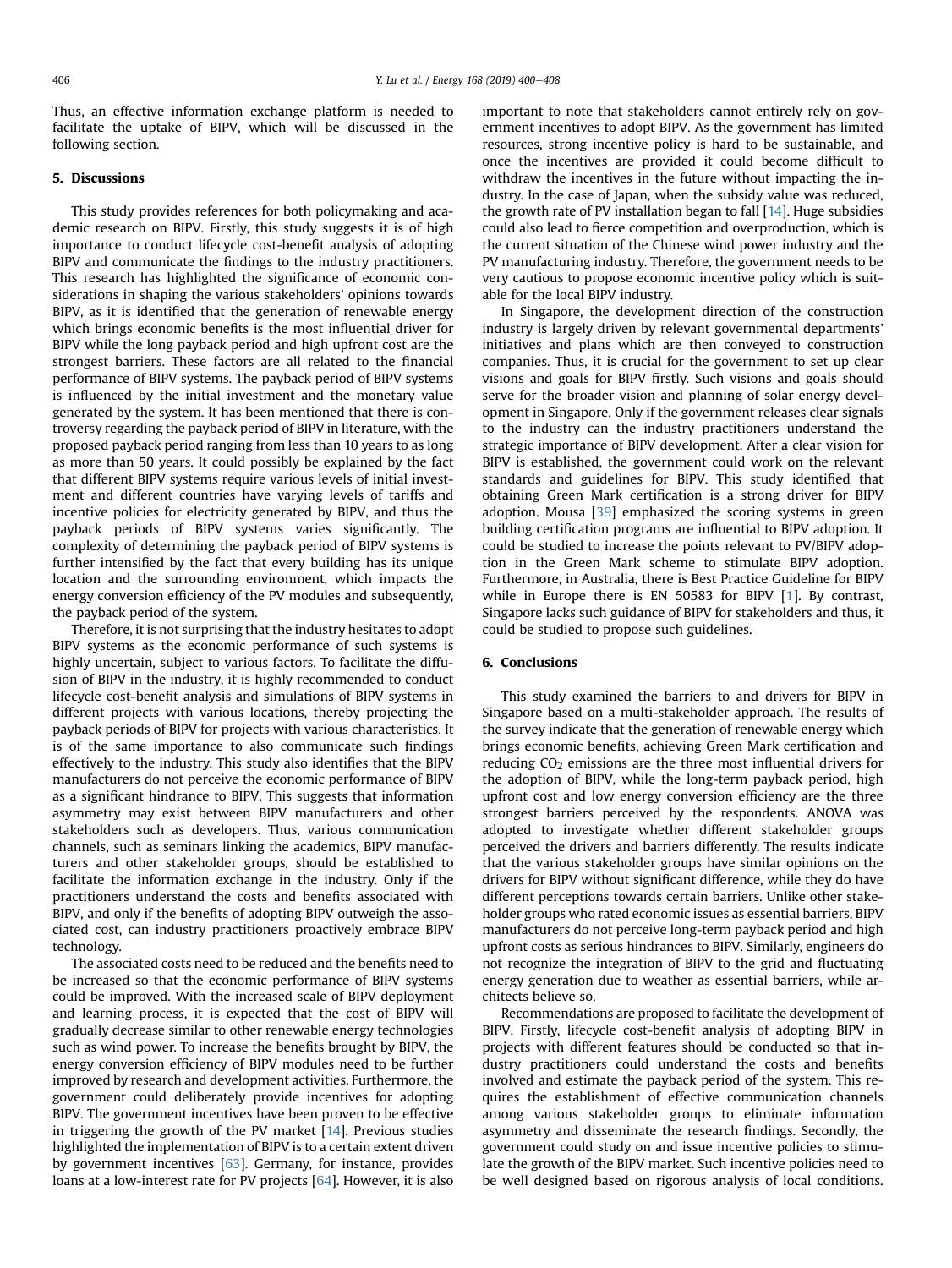<span id="page-7-0"></span>Third, it is suggested that the government needs to propose a clear vision and development goals for BIPV and release the signal to the industry, and relevant guidelines of BIPV could be introduced to guide the industry practitioners in BIPV adoption. By identifying the significant drivers for and barriers to BIPV development and proposing the policy recommendations, this study provides references for various stakeholders to better understand the BIPV development in Singapore. This study also provides references for other countries which aim to promote BIPV.

#### Acknowledgment

The study was supported by the project: "Holistic life-cycle cost analysis and real-world test bedding for Building Integrated Photovoltaics (BIPV) facades", funded by Singapore's Ministry of Na $t$ ional Development  $-$  Sino-Singapore Tianjin Eco-City Administrative Committee Green Building Related Research and Development Programme and the Building and Construction Authority of Singapore (BCA).

### References

- [1] [Debbarma M, Sudhakar K, Baredar P. Comparison of BIPV and BIPVT: a review.](http://refhub.elsevier.com/S0360-5442(18)32310-7/sref1) Resource-Effi[cient Technologies; 2016.](http://refhub.elsevier.com/S0360-5442(18)32310-7/sref1)
- [2] [Scognamiglio A. Building-integrated photovoltaics \(BIPV\) for cost-effective](http://refhub.elsevier.com/S0360-5442(18)32310-7/sref2) energy-efficient retrofi[tting. 2017. p. 169](http://refhub.elsevier.com/S0360-5442(18)32310-7/sref2)-[97](http://refhub.elsevier.com/S0360-5442(18)32310-7/sref2).
- [3] Strong, S. Building integrated photovoltaics (BIPV). 2016; Available from: [https://www.wbdg.org/resources/building-integrated-photovoltaics-bipv.](https://www.wbdg.org/resources/building-integrated-photovoltaics-bipv)
- [4] [Azadian F, Radzi MAM. A general approach toward building integrated](http://refhub.elsevier.com/S0360-5442(18)32310-7/sref4) [photovoltaic systems and its implementation barriers: a review. Renew Sus](http://refhub.elsevier.com/S0360-5442(18)32310-7/sref4)[tain Energy Rev 2013;22:527](http://refhub.elsevier.com/S0360-5442(18)32310-7/sref4)-[38](http://refhub.elsevier.com/S0360-5442(18)32310-7/sref4).
- [5] [Mahizhnan A. Smart cities the Singapore case. 1999](http://refhub.elsevier.com/S0360-5442(18)32310-7/sref5).
- [6] [Deo Prasad MS. Designing with solar power: a source book for building in](http://refhub.elsevier.com/S0360-5442(18)32310-7/sref6)[tegrated photovoltaics \(BIPV\). Earthscan; 2013.](http://refhub.elsevier.com/S0360-5442(18)32310-7/sref6)
- [7] [Sozer H, Elnimeiri M. Critical factors in reducing the cost of building inte](http://refhub.elsevier.com/S0360-5442(18)32310-7/sref7)[grated photovoltaic \(BIPV\) systems. Architect Sci Rev 2007;50\(2\):115](http://refhub.elsevier.com/S0360-5442(18)32310-7/sref7)-[21.](http://refhub.elsevier.com/S0360-5442(18)32310-7/sref7)
- [8] [Borg NJCMvd, Jansen MJ. Energy loss due to shading in a BIPV application. In:](http://refhub.elsevier.com/S0360-5442(18)32310-7/sref8) 3rd world conference on photovoltaic energy conversion: 2003. p. 2220–[2.](http://refhub.elsevier.com/S0360-5442(18)32310-7/sref8)
- [9] Ng, P.K. and N. Mithraratne. A selection of framework for the integration of semi-transparent BIPV windows in Singapore. 2012; 1 - 6. Available from: [http://www.academia.edu/3102060/A\\_Selection\\_framework\\_for\\_the\\_](http://www.academia.edu/3102060/A_Selection_framework_for_the_integration_of_semi-transparent_BIPV_windows_in_Singapore) [integration\\_of\\_semi-transparent\\_BIPV\\_windows\\_in\\_Singapore.](http://www.academia.edu/3102060/A_Selection_framework_for_the_integration_of_semi-transparent_BIPV_windows_in_Singapore)
- [10] [Yang RJ. Overcoming technical barriers and risks in the application of building](http://refhub.elsevier.com/S0360-5442(18)32310-7/sref10) [integrated photovoltaics \(BIPV\): hardware and software strategies. Autom](http://refhub.elsevier.com/S0360-5442(18)32310-7/sref10)  $ConStruct 2015:51:92-102.$  $ConStruct 2015:51:92-102.$
- [11] [Heinstein P, Ballif C, Perret-Aebi L-E. Building integrated photovoltaics \(BIPV\):](http://refhub.elsevier.com/S0360-5442(18)32310-7/sref11) [review, potentials, barriers and myths. Green 2013;3\(2\)](http://refhub.elsevier.com/S0360-5442(18)32310-7/sref11).
- [12] [Eiffert P, Thompson A. U.S. Guidelines for the economic analysis of building](http://refhub.elsevier.com/S0360-5442(18)32310-7/sref12)[integrated photovoltaic power systems. 2000](http://refhub.elsevier.com/S0360-5442(18)32310-7/sref12).
- [13] Pagliaro M, Ciriminna R, Palmisano G, BIPV: merging the photovoltaic with the construction industry. Prog Photovoltaics Res Appl  $2010;18(1):61-72$  $2010;18(1):61-72$ .
- [14] [Song A, et al. A study of incentive policies for building-integrated photovoltaic](http://refhub.elsevier.com/S0360-5442(18)32310-7/sref14) [technology in Hong Kong. Sustainability 2016;8\(8\):769](http://refhub.elsevier.com/S0360-5442(18)32310-7/sref14).
- [15] [Hashim H, Ho WS. Renewable energy policies and initiatives for a sustainable](http://refhub.elsevier.com/S0360-5442(18)32310-7/sref15) [energy future in Malaysia. 2011. p. 4780](http://refhub.elsevier.com/S0360-5442(18)32310-7/sref15)–[7.](http://refhub.elsevier.com/S0360-5442(18)32310-7/sref15)<br>[16] [Bollinger B, Gillingham K. Peer effects in the diffusion of solar photovoltaic](http://refhub.elsevier.com/S0360-5442(18)32310-7/sref16)
- [panels. Market Sci 2012;31\(6\):900](http://refhub.elsevier.com/S0360-5442(18)32310-7/sref16)-[12.](http://refhub.elsevier.com/S0360-5442(18)32310-7/sref16)
- [17] Schiller, B. If your neighbor gets a solar panel, you're going to want one, too. 2014 [cited 2017 25 June ]; Available from: [https://www.fastcompany.com/](https://www.fastcompany.com/3037750/if-you-neighbor-gets-a-solar-panel-youre-going-to-want-one-too) [3037750/if-you-neighbor-gets-a-solar-panel-youre-going-to-want-one-too](https://www.fastcompany.com/3037750/if-you-neighbor-gets-a-solar-panel-youre-going-to-want-one-too).
- [18] [Kaldani A. Building integrated photovoltaic systems. 2013. p. 2](http://refhub.elsevier.com/S0360-5442(18)32310-7/sref18).
- [19] [Ferrara C, Sprenger W, Wilson HR. Building-integrated photovoltaics \(BIPV\).](http://refhub.elsevier.com/S0360-5442(18)32310-7/sref19) [In: The performance of photovoltaic \(PV\) systems modelling, measurement](http://refhub.elsevier.com/S0360-5442(18)32310-7/sref19) and assessment. Woodhead Publishing:  $2016$ . p.  $235-49$  $235-49$ .
- [20] Rahman, M.M., L.K. Haur, and H.Y. Rahman. Building integrated photovoltaic (BIPV) in Malaysia: an economic feasibility study. Elixir Int J 2012; Available from: [http://www.elixirpublishers.com/articles/1350369798\\_45%20\(2012\)%](http://www.elixirpublishers.com/articles/1350369798_45%20(2012)%207683-7688.pdf) [207683-7688.pdf](http://www.elixirpublishers.com/articles/1350369798_45%20(2012)%207683-7688.pdf).
- [21] Investopedia. payback period. 2017 [cited 2017 June 28]; Available from: [http://www.investopedia.com/terms/p/paybackperiod.asp.](http://www.investopedia.com/terms/p/paybackperiod.asp)
- [22] [Hammond GP, et al. Whole systems appraisal of a UK Building Integrated](http://refhub.elsevier.com/S0360-5442(18)32310-7/sref22) [Photovoltaic \(BIPV\) system: energy, environmental, and economic evalua](http://refhub.elsevier.com/S0360-5442(18)32310-7/sref22)[tions. Energy Pol 2012;40:219](http://refhub.elsevier.com/S0360-5442(18)32310-7/sref22)-[30.](http://refhub.elsevier.com/S0360-5442(18)32310-7/sref22)
- [23] [Jelle B. Building integrated photovoltaics: a concise description of the current](http://refhub.elsevier.com/S0360-5442(18)32310-7/sref23) [state of the art and possible research pathways. Energies 2015;9\(1\):21](http://refhub.elsevier.com/S0360-5442(18)32310-7/sref23).
- [Peng C, Huang Y, Wu Z. Building-integrated photovoltaics \(BIPV\) in archi](http://refhub.elsevier.com/S0360-5442(18)32310-7/sref24)[tectural design in China. Energy Build 2011;43\(12\):3592](http://refhub.elsevier.com/S0360-5442(18)32310-7/sref24)-[8](http://refhub.elsevier.com/S0360-5442(18)32310-7/sref24).
- [25] Zeeuw, H.v.d. Manual for BIPV projects. 2011 [cited 2017 21]; April].
- [26] [Dudovskiy J. Non-probability sampling. 2012.](http://refhub.elsevier.com/S0360-5442(18)32310-7/sref26)
- [27] Dudovskiy, J. Snowball sampling. 2016 23 June 2017; Available from: [http://](http://research-methodology.net/sampling-in-primary-data-collection/snowball-sampling/) [research-methodology.net/sampling-in-primary-data-collection/snowball](http://research-methodology.net/sampling-in-primary-data-collection/snowball-sampling/)[sampling/.](http://research-methodology.net/sampling-in-primary-data-collection/snowball-sampling/)
- [28] [Pacheco-Torgal F, et al. Cost-effective energy ef](http://refhub.elsevier.com/S0360-5442(18)32310-7/sref28)ficient building retrofitting: [materials, technologies, optimization and case studies. Woodhead Publishing;](http://refhub.elsevier.com/S0360-5442(18)32310-7/sref28) [2017.](http://refhub.elsevier.com/S0360-5442(18)32310-7/sref28)
- [29] [Petter Jelle B, Breivik C, Drolsum Røkenes H. Building integrated photovoltaic](http://refhub.elsevier.com/S0360-5442(18)32310-7/sref29) [products: a state-of-the-art review and future research opportunities. Sol](http://refhub.elsevier.com/S0360-5442(18)32310-7/sref29) Energy Mater Sol Cell  $2012;100:69-96$  $2012;100:69-96$ .
- [30] Cholakkal L. Cost-benefi[t analysis of a building integrated photovoltaic roo](http://refhub.elsevier.com/S0360-5442(18)32310-7/sref30)fing [system for a school located in Blacksburg, Virginia. In: Faculty of the Virginia](http://refhub.elsevier.com/S0360-5442(18)32310-7/sref30) [polytechnic Institute and state university. Blacksburg, Virginia: Virginia](http://refhub.elsevier.com/S0360-5442(18)32310-7/sref30) [Polytechnic Institute and State University; 2006. p. 93](http://refhub.elsevier.com/S0360-5442(18)32310-7/sref30).
- [31] [Eiffert P, Kiss GJ. Building-integrated photovoltaic designs for commercial and](http://refhub.elsevier.com/S0360-5442(18)32310-7/sref31) [institutional structures: a sourcebook for architects. 2000. p. 89](http://refhub.elsevier.com/S0360-5442(18)32310-7/sref31).
- [32] [Harris JM, Roach B. Energy: the great transition. 2016](http://refhub.elsevier.com/S0360-5442(18)32310-7/sref32).
- [33] [Casini M. Smart buildings: advanced materials and nanotechnology to](http://refhub.elsevier.com/S0360-5442(18)32310-7/sref33) improve energy-effi[ciency and environmental performance. Woodhead Pub](http://refhub.elsevier.com/S0360-5442(18)32310-7/sref33)[lishing; 2016.](http://refhub.elsevier.com/S0360-5442(18)32310-7/sref33)
- [34] Biyik E, et al. [A key review of building integrated photovoltaic \(BIPV\) systems.](http://refhub.elsevier.com/S0360-5442(18)32310-7/sref34) [Engineering Science and Technology. Int J June 2017;20\(3\):833](http://refhub.elsevier.com/S0360-5442(18)32310-7/sref34)-[58](http://refhub.elsevier.com/S0360-5442(18)32310-7/sref34).
- [35] [Steg L, Vlek C. Encouraging pro-environmental behaviour: an integrative re](http://refhub.elsevier.com/S0360-5442(18)32310-7/sref35)[view and research agenda. J Environ Psychol 2009;29\(3\):309](http://refhub.elsevier.com/S0360-5442(18)32310-7/sref35)-[17.](http://refhub.elsevier.com/S0360-5442(18)32310-7/sref35)
- [36] [Shukla A, Sharma A. Energy security and sustainability. New York: Taylor](http://refhub.elsevier.com/S0360-5442(18)32310-7/sref36) & [Francis Group; 2016.](http://refhub.elsevier.com/S0360-5442(18)32310-7/sref36)
- [37] [Yang RJ, Zou PXW. Building integrated photovoltaics \(BIPV\): costs, bene](http://refhub.elsevier.com/S0360-5442(18)32310-7/sref37)fits, [risks, barriers and improvement strategy. Int J Constr Manag 2015;16\(1\):](http://refhub.elsevier.com/S0360-5442(18)32310-7/sref37)  $39 - 53$  $39 - 53$
- [38] [Goh KC, et al. Barriers and drivers of Malaysian BIPV application: perspective](http://refhub.elsevier.com/S0360-5442(18)32310-7/sref38) [of developers. Procedia Engineering; 2016. p. 1585](http://refhub.elsevier.com/S0360-5442(18)32310-7/sref38)-[95](http://refhub.elsevier.com/S0360-5442(18)32310-7/sref38).
- [39] Mousa, O. BIPV/BAPV barriers to adoption: architects' perspectives from Canada and the United States. 2014; Available from: [https://uwspace.](https://uwspace.uwaterloo.ca/handle/10012/8364) [uwaterloo.ca/handle/10012/8364](https://uwspace.uwaterloo.ca/handle/10012/8364).
- [40] IEA. Urban BIPV in the new residential construction industry. 2008; Available from: [http://iea-pvps-task10.org/IMG/pdf/IEA-PVPS\\_T10-03-2006\\_\\_Urban\\_](http://iea-pvps-task10.org/IMG/pdf/IEA-PVPS_T10-03-2006__Urban_BIPV_in_the_New_Residential_Construction_Industry.pdf) [BIPV\\_in\\_the\\_New\\_Residential\\_Construction\\_Industry.pdf.](http://iea-pvps-task10.org/IMG/pdf/IEA-PVPS_T10-03-2006__Urban_BIPV_in_the_New_Residential_Construction_Industry.pdf)
- [41] [Huo M-l, Zhang D-w. Lessons from photovoltaic policies in China for future](http://refhub.elsevier.com/S0360-5442(18)32310-7/sref41) [development. Energy Pol 2012;51:38](http://refhub.elsevier.com/S0360-5442(18)32310-7/sref41)-[45.](http://refhub.elsevier.com/S0360-5442(18)32310-7/sref41)
- [42] [Shen J, Luo C. Overall review of renewable energy subsidy policies in China](http://refhub.elsevier.com/S0360-5442(18)32310-7/sref42) [contradictions of intentions and effects. Renew Sustain Energy Rev 2015;41:](http://refhub.elsevier.com/S0360-5442(18)32310-7/sref42) [1478](http://refhub.elsevier.com/S0360-5442(18)32310-7/sref42)-88
- [43] [Lim P. Elements of construction law. Thomson Reuters Corporation Ptd Ltd;](http://refhub.elsevier.com/S0360-5442(18)32310-7/sref43) [2015.](http://refhub.elsevier.com/S0360-5442(18)32310-7/sref43)
- [44] Bruin, J. Introduction to SAS. UCLA: Statistical Consulting Group. 2006 [cited 2017 1 August ]; Available from: [https://stats.idre.ucla.edu/spss/faq/what](https://stats.idre.ucla.edu/spss/faq/what-does-cronbachs-alpha-mean/)[does-cronbachs-alpha-mean/](https://stats.idre.ucla.edu/spss/faq/what-does-cronbachs-alpha-mean/).
- [45] Laerd Statistics. One-way ANOVA in SPSS statistics. 2013 [cited 2017 28 June]; Available from: [https://statistics.laerd.com/spss-tutorials/one-way-anova](https://statistics.laerd.com/spss-tutorials/one-way-anova-using-spss-statistics.php)[using-spss-statistics.php.](https://statistics.laerd.com/spss-tutorials/one-way-anova-using-spss-statistics.php)
- [46] [Parkin RE. Building-integrated solar energy systems. New York: CRC press](http://refhub.elsevier.com/S0360-5442(18)32310-7/sref46) [taylor](http://refhub.elsevier.com/S0360-5442(18)32310-7/sref46) & [francis group; 2017.](http://refhub.elsevier.com/S0360-5442(18)32310-7/sref46)
- [47] [Sozer H. Considering Photovoltaic Technology as a part of the building ma](http://refhub.elsevier.com/S0360-5442(18)32310-7/sref47)[terial. 1999. p. 1017](http://refhub.elsevier.com/S0360-5442(18)32310-7/sref47)-[23.](http://refhub.elsevier.com/S0360-5442(18)32310-7/sref47)
- [48] Vierra, S. Green building standards and certification systems. 2016 [cited 2017 22 Auguset]; Available from: [https://www.wbdg.org/resources/green](https://www.wbdg.org/resources/green-building-standards-and-certification-systems)[building-standards-and-certi](https://www.wbdg.org/resources/green-building-standards-and-certification-systems)fication-systems.
- [49] [Nurul Diyana A, Zainul Abidin N. Motivation and expectation of developers on](http://refhub.elsevier.com/S0360-5442(18)32310-7/sref49) [green construction a conceptual. Int J Soc Behav Educ Econ Bus Ind Eng](http://refhub.elsevier.com/S0360-5442(18)32310-7/sref49) 2013:7:914-[8.](http://refhub.elsevier.com/S0360-5442(18)32310-7/sref49)
- [50] [Schuetze T. Integration of photovoltaics in buildings](http://refhub.elsevier.com/S0360-5442(18)32310-7/sref50)-[support policies](http://refhub.elsevier.com/S0360-5442(18)32310-7/sref50) addressing technical and formal aspects. Energies  $2013:6(6):2982-3001$  $2013:6(6):2982-3001$ .
- [51] [Schuetze T, Willkomm W, Roos M. Development of a holistic evaluation](http://refhub.elsevier.com/S0360-5442(18)32310-7/sref51) system for BIPV façades. Energies  $2015;8(6):6135-52$  $2015;8(6):6135-52$ .
- [52] Kaplan, R.S. and A. Mikes. Managing risks: a new framework. 2012 [cited 2017 6 August]; Available from: [https://hbr.org/2012/06/managing-risks-a-new](https://hbr.org/2012/06/managing-risks-a-new-framework)[framework](https://hbr.org/2012/06/managing-risks-a-new-framework).
- [53] [Taleb HM, Pitts AC. The potential to exploit use of building-integrated pho](http://refhub.elsevier.com/S0360-5442(18)32310-7/sref53)[tovoltaics in countries of the Gulf Cooperation Council. Renew Energy](http://refhub.elsevier.com/S0360-5442(18)32310-7/sref53)  $2009:34(4):1092-9.$  $2009:34(4):1092-9.$
- [54] [Ong TS, Thum CH. Net present value and payback period for building inte](http://refhub.elsevier.com/S0360-5442(18)32310-7/sref54)[grated photovoltaic projects in Malaysia. Int J Acad Res Bus Soc Sci 2013;3:](http://refhub.elsevier.com/S0360-5442(18)32310-7/sref54)  $153 - 71.$  $153 - 71.$  $153 - 71.$
- [55] [Maturi L, et al. BiPV system performance and ef](http://refhub.elsevier.com/S0360-5442(18)32310-7/sref55)ficiency drops: overview on PV [module temperature conditions of different module types. Energy Procedia](http://refhub.elsevier.com/S0360-5442(18)32310-7/sref55)  $2014;48:1311-9.$  $2014;48:1311-9.$  $2014;48:1311-9.$  $2014;48:1311-9.$
- [56] [Lee JB, et al. An empirical study of performance characteristics of BIPV](http://refhub.elsevier.com/S0360-5442(18)32310-7/sref56) [\(Building Integrated Photovoltaic\) system for the realization of zero energy](http://refhub.elsevier.com/S0360-5442(18)32310-7/sref56) building. Energy  $2014;66:25-34$  $2014;66:25-34$ .
- [57] [Agrawal B, Tiwari GN. Life cycle cost assessment of building integrated](http://refhub.elsevier.com/S0360-5442(18)32310-7/sref57) photovoltaic thermal (BIPVT) systems. Energy Build  $2010;42(9);1472-81$ .
- [58] [Global Sustainable Energy Solutions Pty Ltd. Building Integrated Photovol](http://refhub.elsevier.com/S0360-5442(18)32310-7/sref58)[taics: what is the potential for this PV technology?. 2016. p. 4.](http://refhub.elsevier.com/S0360-5442(18)32310-7/sref58)
- [59] [Moralejo-Vazquez FJ, et al. Luminous and solar characterization of PV modules](http://refhub.elsevier.com/S0360-5442(18)32310-7/sref59) [for building integration. Energy Build 2015;103:326](http://refhub.elsevier.com/S0360-5442(18)32310-7/sref59)-[37](http://refhub.elsevier.com/S0360-5442(18)32310-7/sref59).